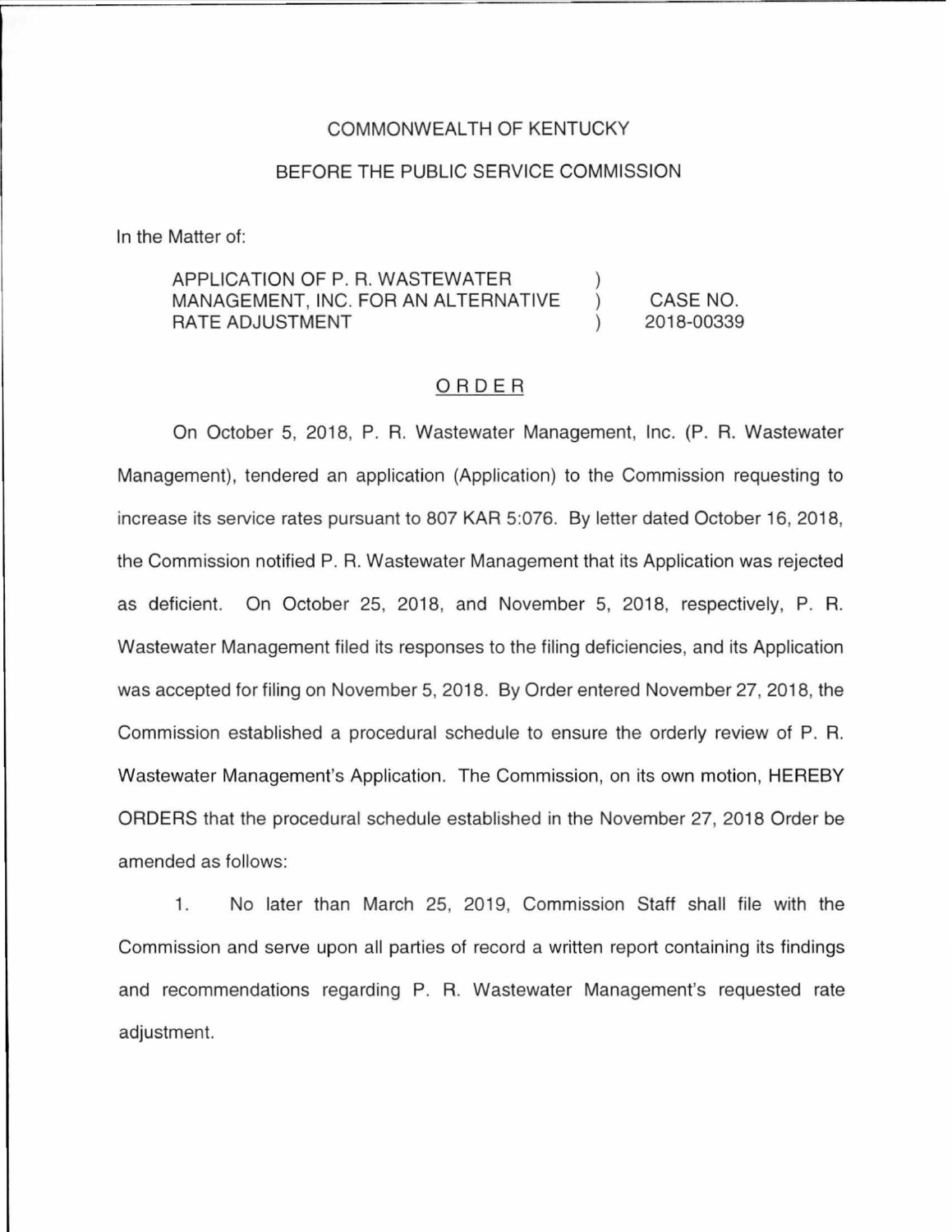2. All provisions of the Commission's November 27, 2018 Order in conflict with the provisions of this Order are vacated. All other provisions of the November 27, 2018 Order shall remain in effect.

# [REMAINDER OF PAGE INTENTIONALLY LEFT BLANK]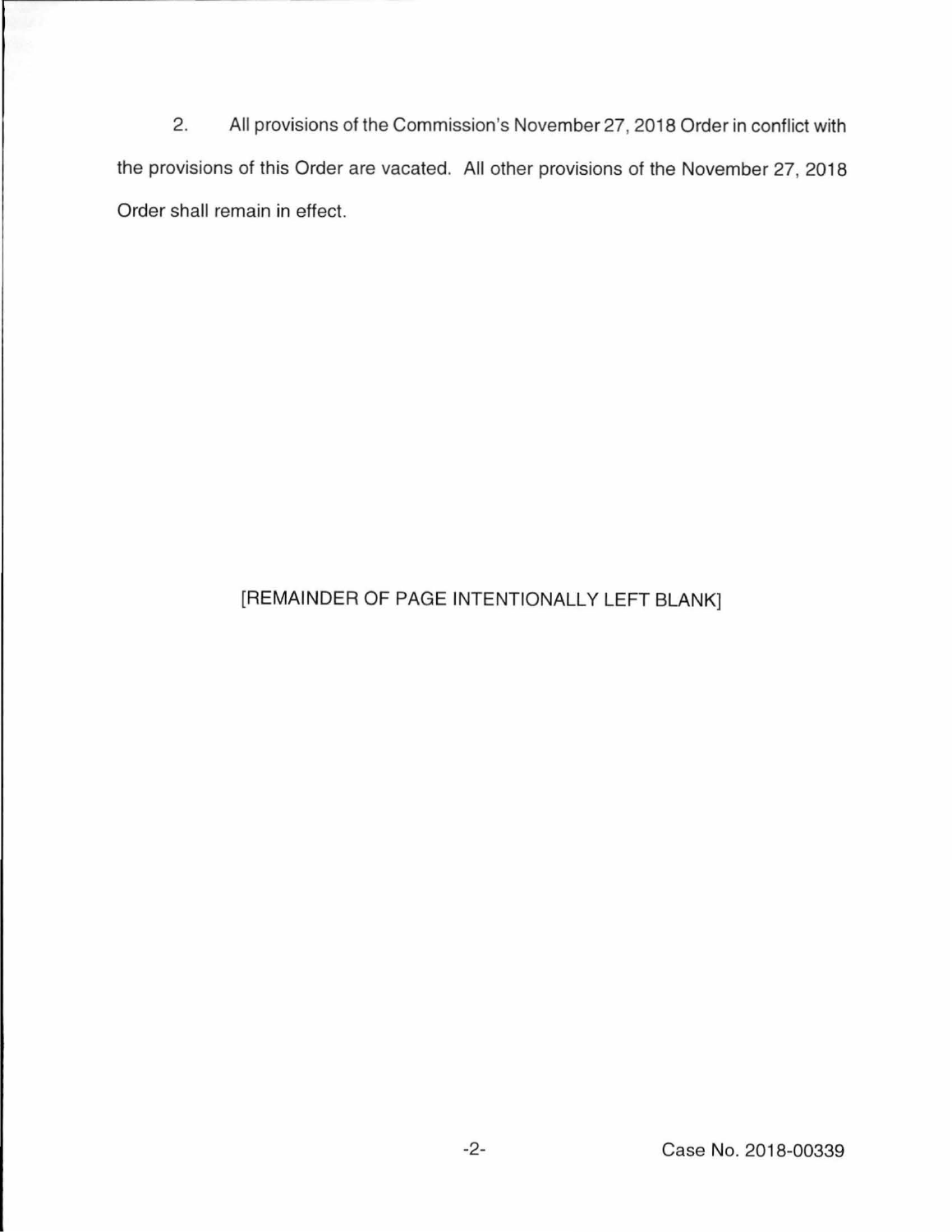By the Commission

ENTERED FEB 0 5 2019 KENTUCKY PUBLIC **SERVICE COMMISSION** 

ATTEST:

verk. Punson V

Executive Director

Case No. 2018-00339